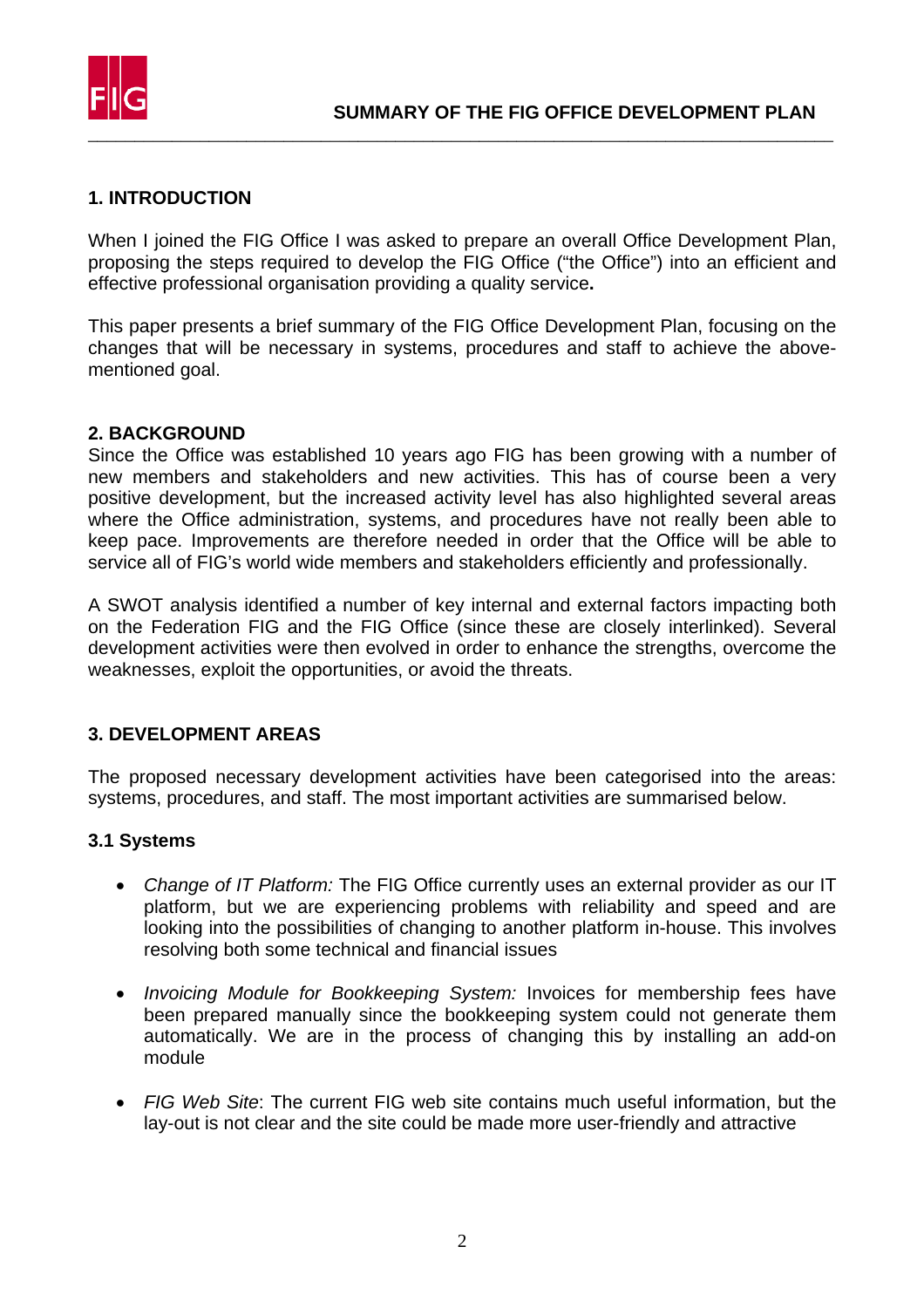

- \_\_\_\_\_\_\_\_\_\_\_\_\_\_\_\_\_\_\_\_\_\_\_\_\_\_\_\_\_\_\_\_\_\_\_\_\_\_\_\_\_\_\_\_\_\_\_\_\_\_\_\_\_\_\_\_\_\_\_\_\_\_\_\_\_\_\_\_\_\_\_\_\_\_\_\_\_\_\_\_ • *Single FIG Membership Data Base:* The Office currently uses several different data bases for various purposes, which is both inefficient and involves a high risk of errors, and it should therefore be replaced by one single membership data base
	- *New Account Structure:* The new financial reporting format created by the Council and subsequently approved by the General Assembly uses types of direct expenditure as the reporting categories, so changes to the account structure is required in order for the accounts in the bookkeeping system to support the new financial reporting format.

## **3.2 Procedures**

- *Office Quality Management System:* A quality manual documenting the (few) existing procedures and establishing procedures for areas without any is under preparation. An important tool in order to ensure that the changes necessary to address the SWOT key factors will become firmly rooted in the Office, and also a possible first step towards ISO certification (the manual is being written in accordance with the overall ISO principles, so it would be relatively easy to get ISO certification later on)
- *Account and Arrears Management:* Implementing an improved system to keep track of outstanding accounts
- *Investment Strategy:* Introducing procedures and routines that will ensure FIG's liquid funds and reserves are handled in accordance with the rules decided by Council
- *Planning and Time Management:* Better planning of work and tasks and better time management to improve efficiency and avoid missed deadlines
- *Data and Filing Discipline:* More focus on orderly, systematic and timely filing so things can be easily located and retrieved when needed
- *Harmonisation of FIG Material*: Ensuring uniform lay out and use of logos, fonts, etc. in communications and publications

## **3.3 Staff**

- *Responsibilities, performance criteria, and evaluation:* Establish clear procedures and goals in these areas to increase efficiency, productivity, and job satisfaction. Establish regular performance monitoring system.
- *Personal Assistant:* Recruit qualified PA in accordance with the key qualifications and job description evolved for this position
- *Outsourcing:* Review possibilities and feasibility of possibly outsourcing more services